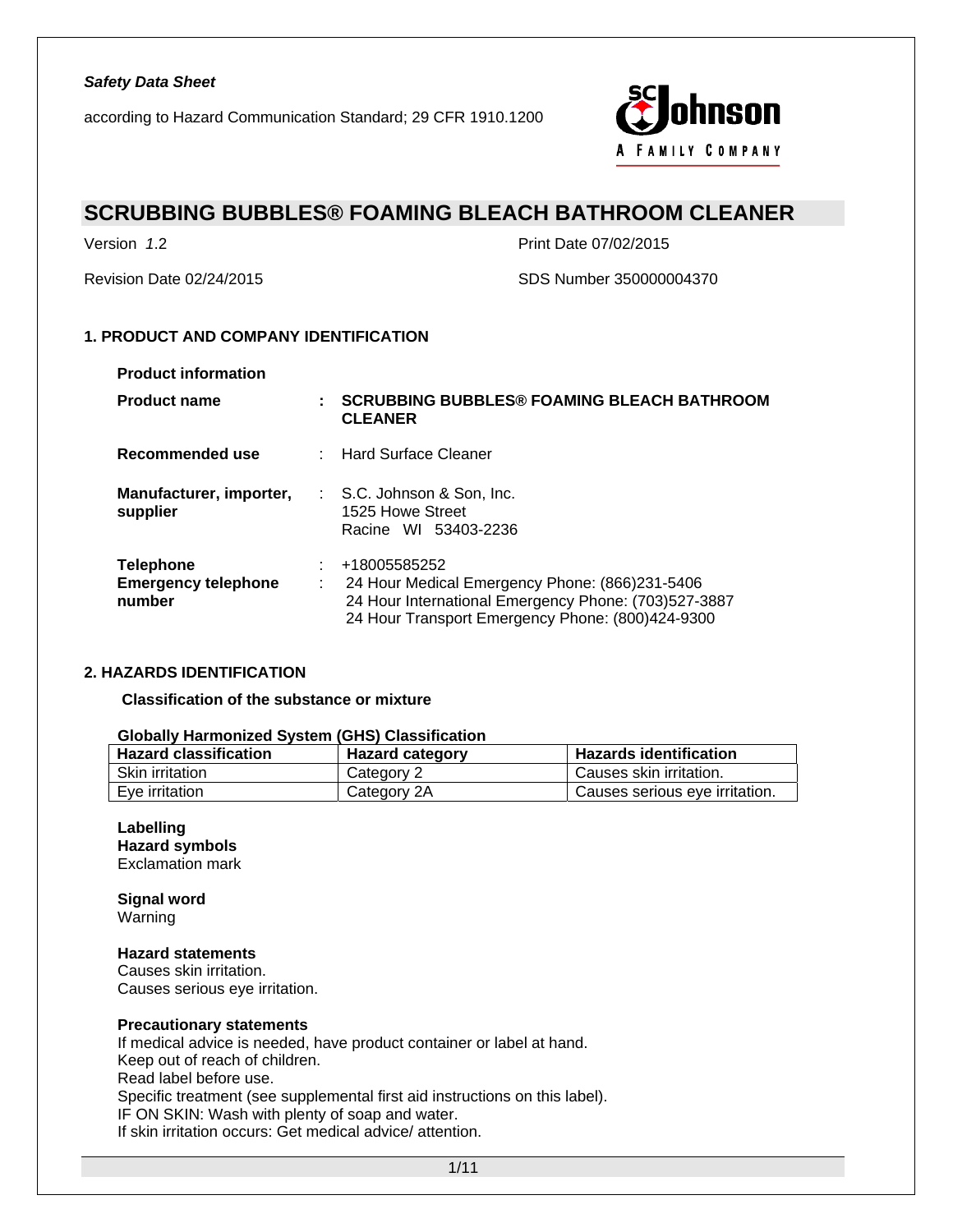according to Hazard Communication Standard; 29 CFR 1910.1200



# **SCRUBBING BUBBLES® FOAMING BLEACH BATHROOM CLEANER**

Version *1*.2 Print Date 07/02/2015

Revision Date 02/24/2015 SDS Number 350000004370

IF IN EYES: Rinse cautiously with water for several minutes. Remove contact lenses, if present and easy to do. Continue rinsing. If eye irritation persists: Get medical advice/ attention.

Take off contaminated clothing and wash before reuse. Wear protective gloves/ eye protection/ face protection.

Wash hands thoroughly after handling.

**Other hazards** : None identified

### **3. COMPOSITION/INFORMATION ON INGREDIENTS**

| <b>Chemical Name</b> | CAS-No.   | Weight percent |
|----------------------|-----------|----------------|
| . Sodium carbonate   | 497-19-8  | $1.00 - 5.00$  |
| Sodium hypochlorite  | 7681-52-9 | $1.00 - 5.00$  |
| ⊦Sodium chloride     | 7647-14-5 | $1.00 - 5.00$  |

The specific chemical identity and/or exact percentage (concentration) of this composition has been withheld as a trade secret.

For additional information on product ingredients, see www.whatsinsidescjohnson.com.

### **4. FIRST AID MEASURES**

| Eye contact         |    | : IF IN EYES: Rinse cautiously with water for several minutes.<br>Remove contact lenses, if present and easy to do. Continue<br>rinsing. If eye irritation persists: Get medical advice/attention. |
|---------------------|----|----------------------------------------------------------------------------------------------------------------------------------------------------------------------------------------------------|
| <b>Skin contact</b> |    | Wash off with plenty of water. Take off contaminated clothing<br>and wash before reuse.                                                                                                            |
| <b>Inhalation</b>   | ÷. | No special requirements.                                                                                                                                                                           |
| Ingestion           | ÷. | No special requirements                                                                                                                                                                            |

### **5. FIREFIGHTING MEASURES**

| Suitable extinguishing<br>media | Use water spray, alcohol-resistant foam, dry chemical or<br>carbon dioxide. |
|---------------------------------|-----------------------------------------------------------------------------|
| Specific hazards during         | : Container may melt and leak in heat of fire.                              |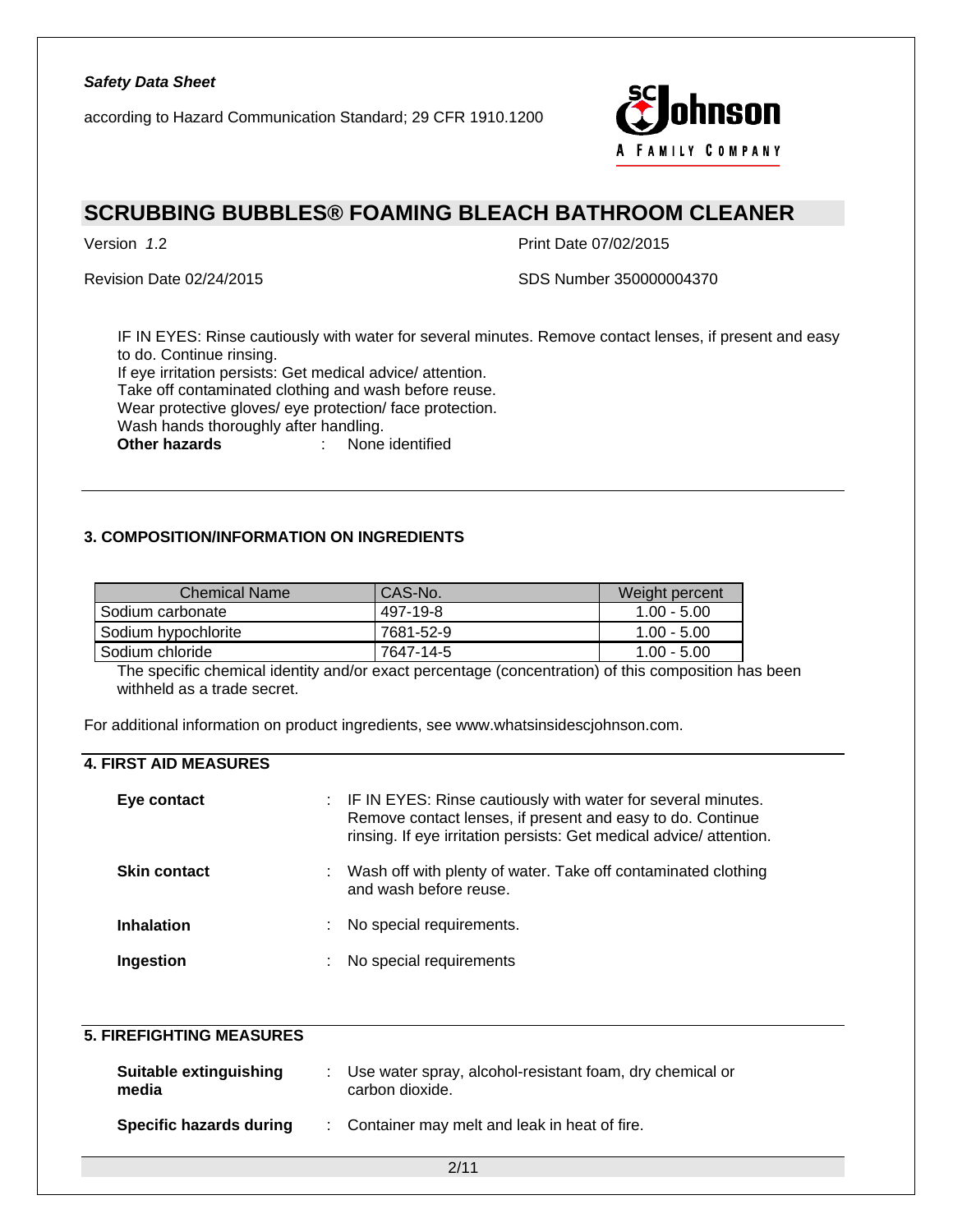according to Hazard Communication Standard; 29 CFR 1910.1200



# **SCRUBBING BUBBLES® FOAMING BLEACH BATHROOM CLEANER**  Version *1*.2 Print Date 07/02/2015

Revision Date 02/24/2015 SDS Number 350000004370

### **firefighting**

**Further information** : Fight fire with normal precautions from a reasonable distance. Standard procedure for chemical fires. Wear full protective clothing and positive pressure self-contained breathing apparatus.

### **6. ACCIDENTAL RELEASE MEASURES**

| <b>Personal precautions</b>                                        |    | Use personal protective equipment.                                     |
|--------------------------------------------------------------------|----|------------------------------------------------------------------------|
| <b>Personal precautions</b>                                        | ÷. | Wear personal protective equipment.<br>Wash thoroughly after handling. |
| <b>Environmental</b><br>precautions                                | t. | Outside of normal use, avoid release to the environment.               |
| <b>Methods and materials</b><br>for containment and<br>cleaning up |    | Dike large spills.<br>Clean residue from spill site.                   |

### **7. HANDLING AND STORAGE**

| <b>Handling</b>                                           |    |                                                                                                                                                                                              |
|-----------------------------------------------------------|----|----------------------------------------------------------------------------------------------------------------------------------------------------------------------------------------------|
| <b>Precautions for safe</b><br>handling                   | ÷. | Avoid contact with skin, eyes and clothing.<br>For personal protection see section 8.<br>Use only as directed.<br>KEEP OUT OF REACH OF CHILDREN AND PETS.<br>Wash thoroughly after handling. |
| <b>Advice on protection</b><br>against fire and explosion |    | : Normal measures for preventive fire protection.                                                                                                                                            |
| <b>Storage</b>                                            |    |                                                                                                                                                                                              |
| Requirements for storage<br>areas and containers          |    | Keep container closed when not in use.                                                                                                                                                       |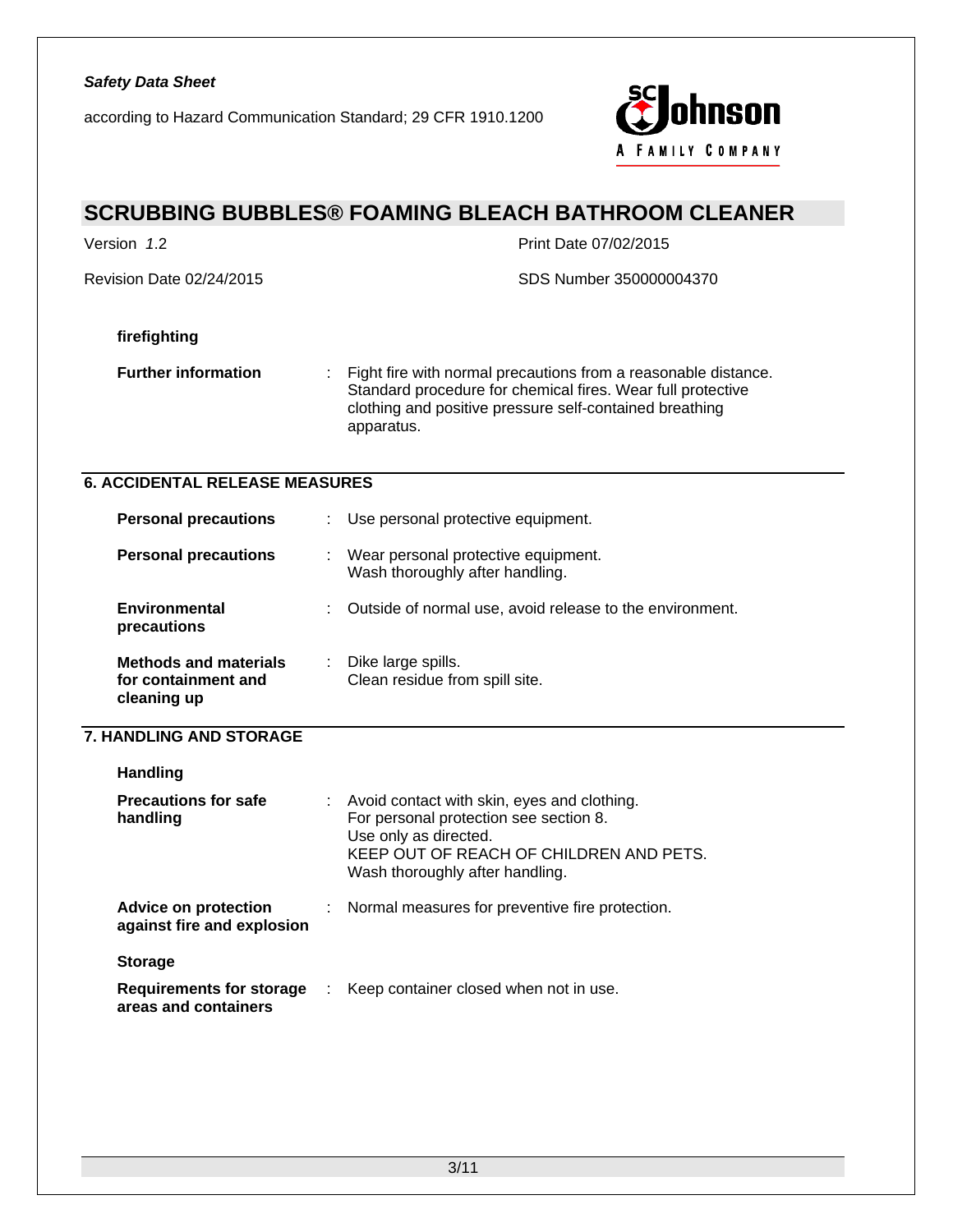

# **SCRUBBING BUBBLES® FOAMING BLEACH BATHROOM CLEANER**

Version *1*.2 Print Date 07/02/2015

Revision Date 02/24/2015 SDS Number 350000004370

### **8. EXPOSURE CONTROLS/PERSONAL PROTECTION**

### **Occupational Exposure Limits**

| <b>Components</b> | CAS-No.  | mg/m3       | ppm                      | Non-<br>standard<br>units | <b>Basis</b>    |
|-------------------|----------|-------------|--------------------------|---------------------------|-----------------|
| Sodium carbonate  | 497-19-8 | 10 mg/m $3$ | $\overline{\phantom{a}}$ | $\overline{\phantom{a}}$  | <b>SUPPLIER</b> |

### **Personal protective equipment**

| <b>Respiratory protection</b> | ÷ | Substantial amounts of mist/vapors can be controlled with<br>local exhaust ventilation or respiratory protection. |
|-------------------------------|---|-------------------------------------------------------------------------------------------------------------------|
| <b>Hand protection</b>        |   | Wear suitable gloves.                                                                                             |
| Eye protection                |   | Safety glasses with side-shields                                                                                  |
| Skin and body protection      |   | No special requirements.                                                                                          |
| <b>Hygiene measures</b>       | ÷ | Handle in accordance with good industrial hygiene and safety<br>practice. Wash thoroughly after handling.         |

# **9. PHYSICAL AND CHEMICAL PROPERTIES**

| Form                                       |     | liquid                |
|--------------------------------------------|-----|-----------------------|
| Color                                      | t.  | light yellow          |
| Odor                                       | × 1 | <b>Bleach</b>         |
| <b>Odour Threshold</b>                     |     | :   No data available |
| рH                                         |     | $: 12.5 - 13.5$       |
|                                            |     |                       |
| <b>Melting point/freezing point</b>        |     | : 0C                  |
| Initial boiling point and<br>boiling range |     | : 100 °C              |
|                                            |     |                       |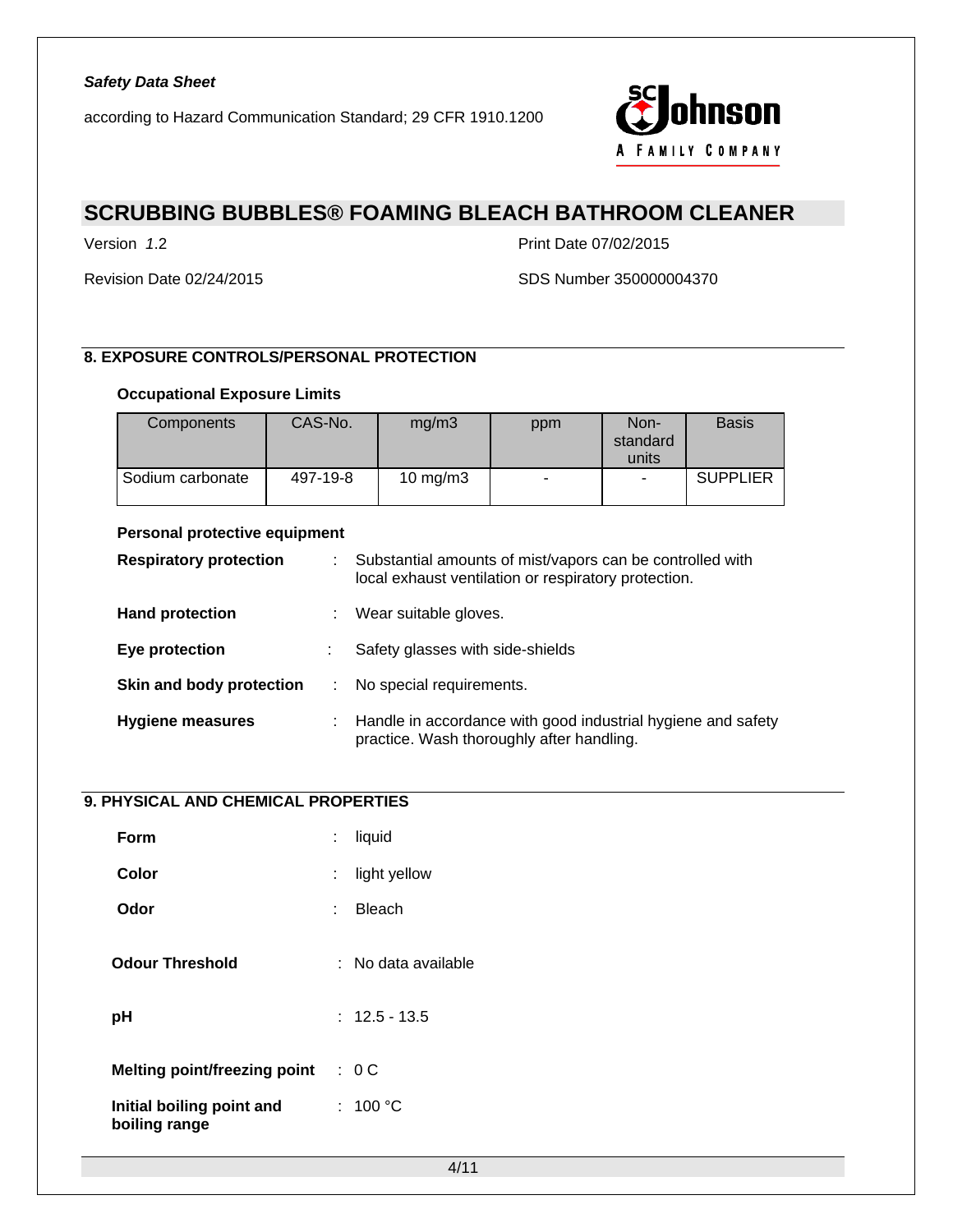according to Hazard Communication Standard; 29 CFR 1910.1200



# **SCRUBBING BUBBLES® FOAMING BLEACH BATHROOM CLEANER**

Version *1*.2 Print Date 07/02/2015

Revision Date 02/24/2015 SDS Number 350000004370

| <b>Flash point</b>                                                  | : does not flash                              |
|---------------------------------------------------------------------|-----------------------------------------------|
| <b>Evaporation rate</b>                                             | : No data available                           |
| Flammability (solid, gas) : No data available                       |                                               |
| Upper/lower flammability or : No data available<br>explosive limits |                                               |
| Vapour pressure                                                     | : No data available                           |
| Vapour density                                                      | : No data available                           |
| <b>Relative density</b>                                             | : $1.09$ g/cm3                                |
| Solubility(ies)                                                     | : completely soluble                          |
| <b>Partition coefficient: n-</b><br>octanol/water                   | : No data available                           |
| Auto-ignition temperature : No data available                       |                                               |
| <b>Decomposition temperature : No data available</b>                |                                               |
| Viscosity, dynamic                                                  | : similar to water                            |
| <b>Viscosity, kinematic</b>                                         | : similar to water                            |
| <b>Oxidizing properties</b>                                         | : No data available                           |
| <b>Volatile Organic</b>                                             | - additional exemptions may apply<br>0 %<br>÷ |
|                                                                     | 5/11                                          |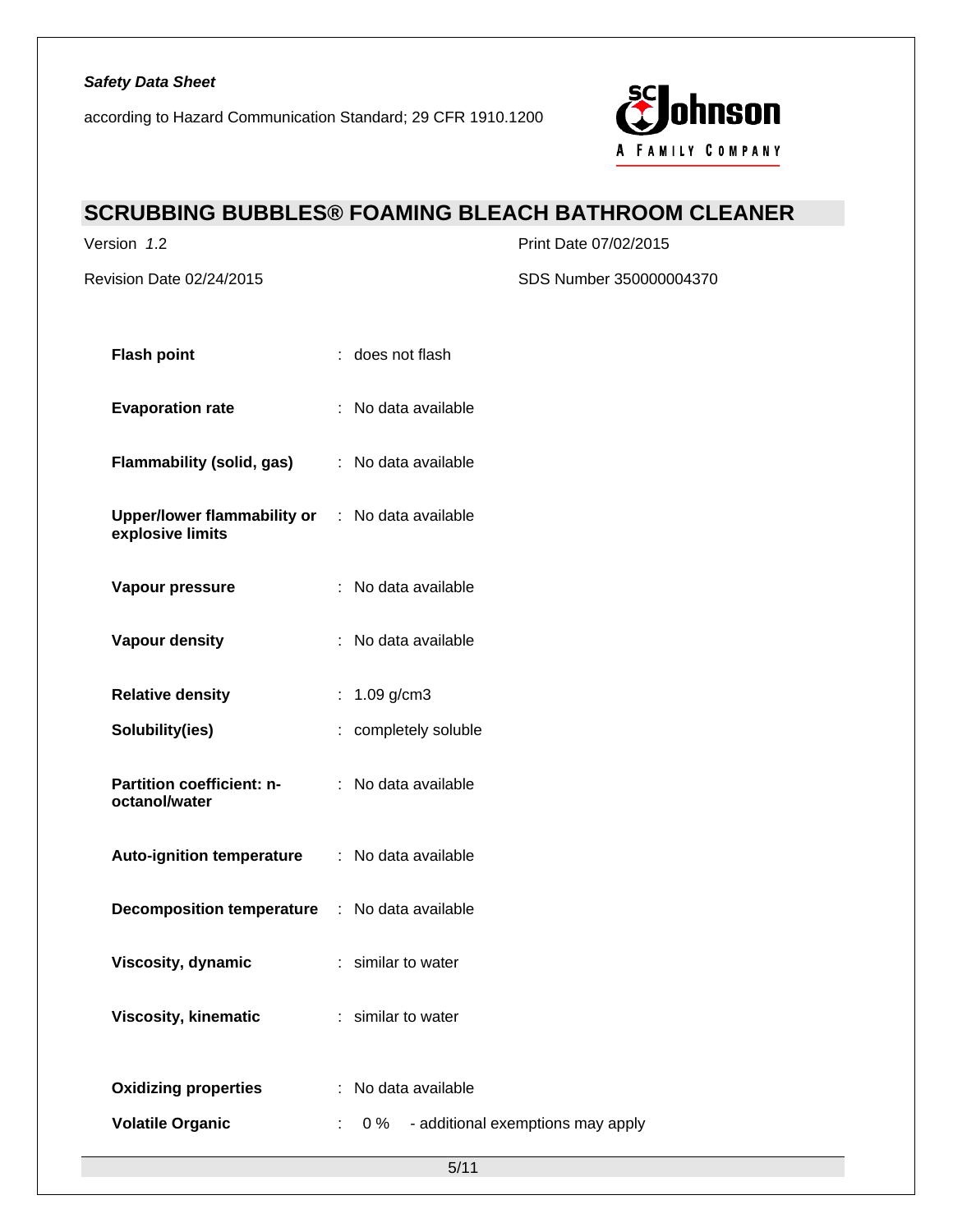according to Hazard Communication Standard; 29 CFR 1910.1200



# **SCRUBBING BUBBLES® FOAMING BLEACH BATHROOM CLEANER**

| Version 1.2                                  | Print Date 07/02/2015                                                                                                 |
|----------------------------------------------|-----------------------------------------------------------------------------------------------------------------------|
| <b>Revision Date 02/24/2015</b>              | SDS Number 350000004370                                                                                               |
| <b>Compounds</b><br>Total VOC (wt. %)*       | *as defined by US Federal and State Consumer Product<br>Regulations                                                   |
| Other information                            | : None identified                                                                                                     |
| <b>10. STABILITY AND REACTIVITY</b>          |                                                                                                                       |
| <b>Possibility of hazardous</b><br>reactions | : If accidental mixing occurs and toxic gas is formed, exit area<br>immediately. Do not return until well ventilated. |
| <b>Conditions to avoid</b>                   | $\therefore$ Direct sources of heat.                                                                                  |
| Incompatible materials                       | : Do not mix with bleach or any other household cleaners.<br>Strong bases                                             |
| <b>Hazardous decomposition</b><br>products   | : Thermal decomposition can lead to release of irritating gases<br>and vapours.                                       |

# **11. TOXICOLOGICAL INFORMATION**

| <b>Emergency Overview</b>        | Warning                           |
|----------------------------------|-----------------------------------|
| <b>Acute oral toxicity</b>       | LD50<br>Measured<br>> 5,000 mg/kg |
| <b>Acute inhalation toxicity</b> | No data available                 |
| <b>Acute dermal toxicity</b>     | LD50<br>Measured<br>> 2,000 mg/kg |

| <b>GHS Properties</b>  | <b>Classification</b>      | <b>Routes of entry</b> |
|------------------------|----------------------------|------------------------|
| Acute toxicity         | No classification proposed | -                      |
| <b>Skin irritation</b> | Category 2                 | -                      |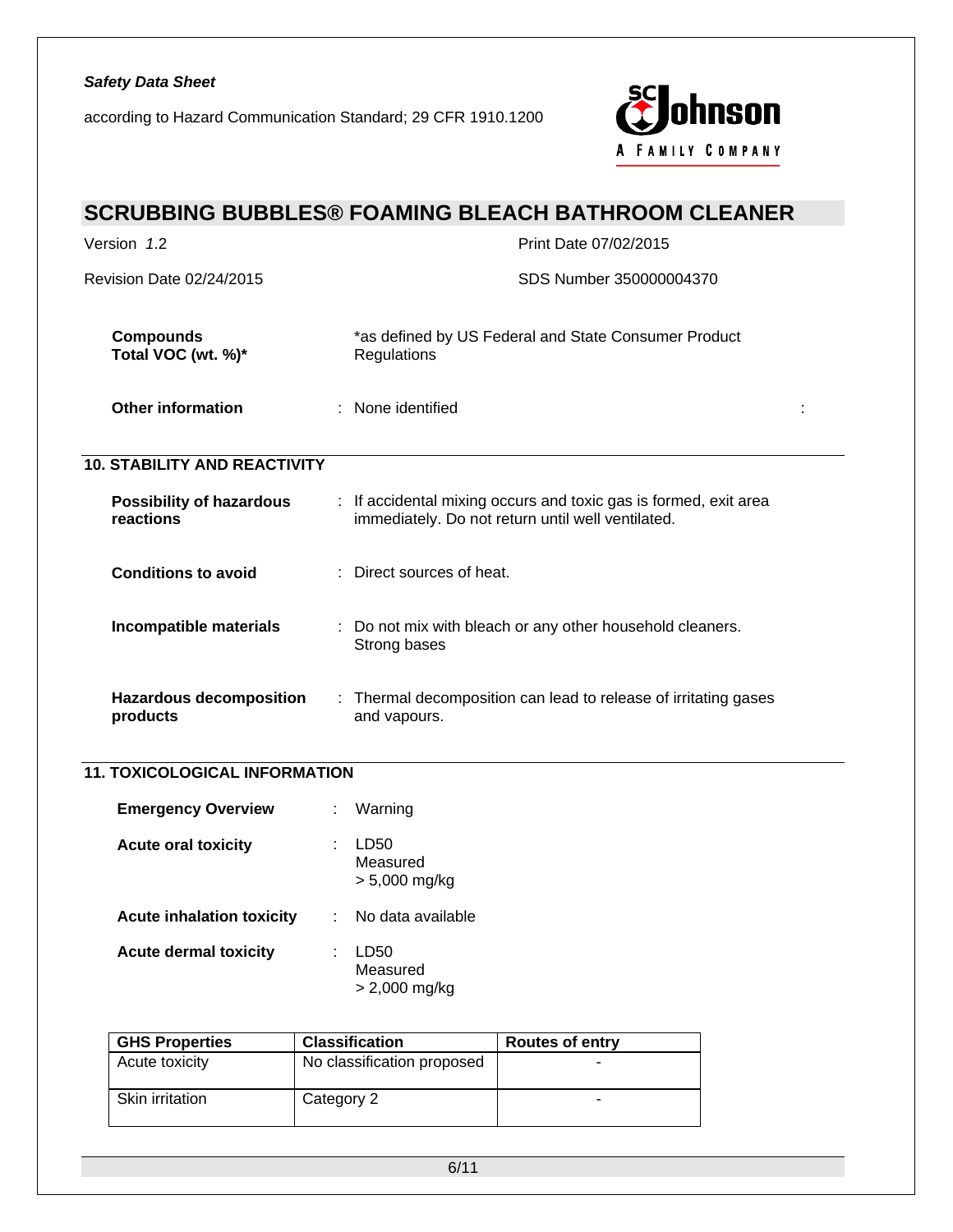

# **SCRUBBING BUBBLES® FOAMING BLEACH BATHROOM CLEANER**

Version *1*.2 Print Date 07/02/2015

Revision Date 02/24/2015 SDS Number 350000004370

| Eye irritation                                           | Category 2A                |  |
|----------------------------------------------------------|----------------------------|--|
| Skin sensitisation                                       | No classification proposed |  |
| Respiratory<br>sensitisation                             | No classification proposed |  |
| Germ cell mutagenicity                                   | No classification proposed |  |
| Carcinogenicity                                          | No classification proposed |  |
| Reproductive toxicity                                    | No classification proposed |  |
| Specific target organ<br>toxicity - single<br>exposure   | No classification proposed |  |
| Specific target organ<br>toxicity - repeated<br>exposure | No classification proposed |  |
| Aspiration hazard                                        | No classification proposed |  |

**Aggravated Medical Condition**  : None known.

# **12. ECOLOGICAL INFORMATION**

**Product :** The product itself has not been tested.

### **Toxicity**

The ingredients in this formula have been reviewed and no adverse impact to the environment is expected when used according to label directions.

#### **Toxicity to fish**

| <b>Components</b>   | <b>End point</b>                    | <b>Species</b>                         | Value                     | <b>Exposure</b><br>time |
|---------------------|-------------------------------------|----------------------------------------|---------------------------|-------------------------|
| Sodium carbonate    | static test<br><b>LC50</b>          | Lepomis macrochirus                    | 300 mg/l                  | 96 h                    |
| Sodium hypochlorite | semi-<br>static test<br><b>LC50</b> | Oncorhynchus mykiss<br>(rainbow trout) | $0.03 - c$<br>$0.19$ mg/l | 96 h                    |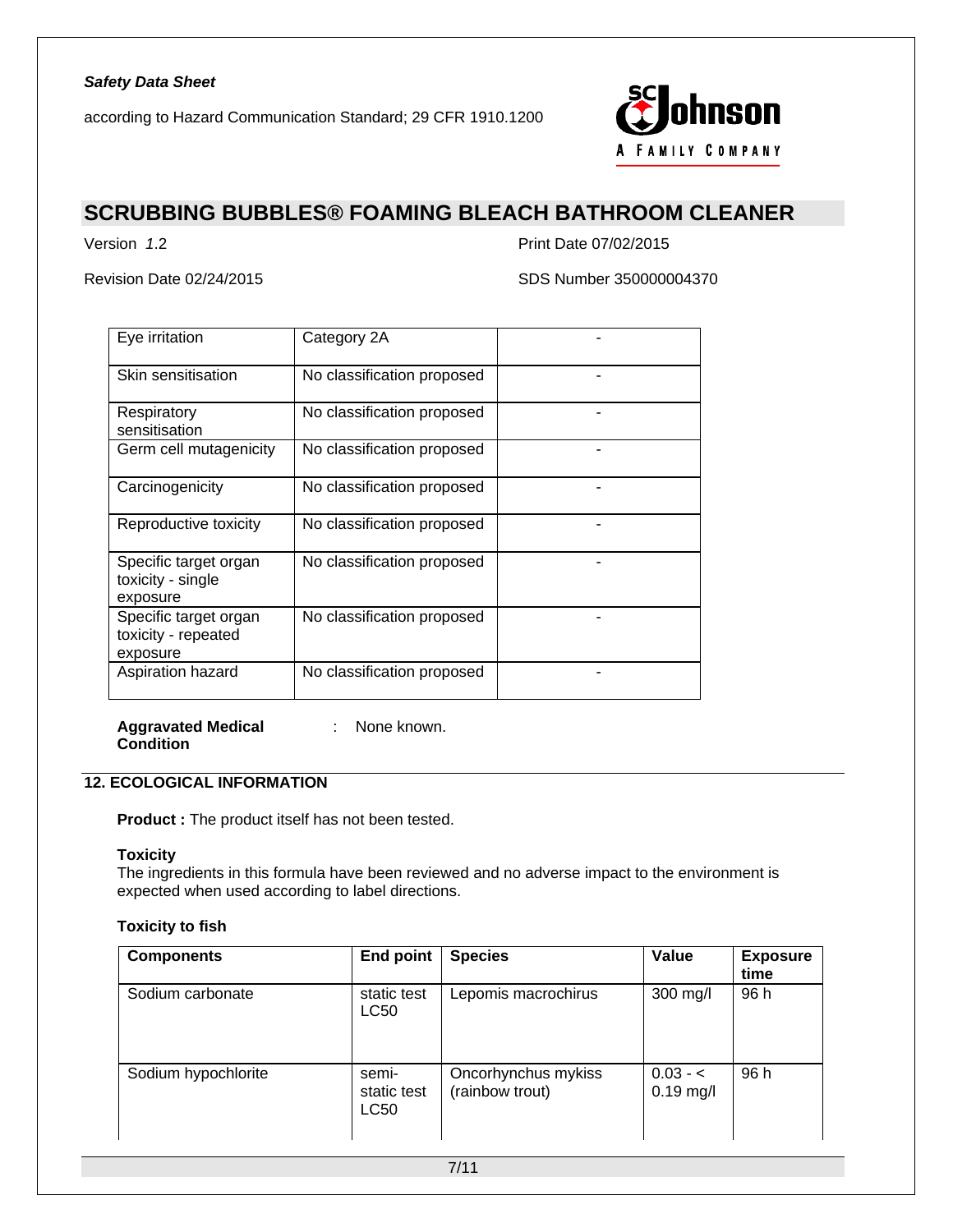

# **SCRUBBING BUBBLES® FOAMING BLEACH BATHROOM CLEANER**

Version *1*.2 Print Date 07/02/2015

Revision Date 02/24/2015 SDS Number 350000004370

|                 | <b>NOEC</b>                   |                                         | $0.01 - 5$<br>$0.1$ mg/l | 28d  |
|-----------------|-------------------------------|-----------------------------------------|--------------------------|------|
| Sodium chloride | flow-<br>through<br>test LC50 | Lepomis macrochirus                     | 5,840 mg/l               | 96 h |
|                 | <b>NOEC</b>                   | Pimephales promelas<br>(fathead minnow) | 252 mg/l                 | 33 d |

### **Toxicity to aquatic invertebrates**

| <b>Components</b>   | <b>End point</b>                    | <b>Species</b>                | Value                                           | <b>Exposure</b><br>time |
|---------------------|-------------------------------------|-------------------------------|-------------------------------------------------|-------------------------|
| Sodium carbonate    | semi-<br>static test<br><b>EC50</b> | Ceriodaphnia sp.              | $200 - 227$<br>mg/l                             | 248 h                   |
| Sodium hypochlorite | static test<br><b>EC50</b>          | Daphnia magna (Water<br>flea) | $0.033 -$<br>$0.044$ mg/l                       | 48 h                    |
| Sodium chloride     | static test<br>EC50                 | Daphnia magna (Water<br>flea) | 340.7<br>$\overline{\phantom{a}}$<br>469.2 mg/l | 48 h                    |
|                     | <b>NOEC</b>                         | Daphnia pulex                 | 314 mg/l                                        | 21 <sub>d</sub>         |

### **Toxicity to aquatic plants**

| <b>Components</b>   | End point $ $        | <b>Species</b>       | Value               | <b>Exposure</b><br>time |
|---------------------|----------------------|----------------------|---------------------|-------------------------|
| Sodium carbonate    | No data<br>available |                      |                     |                         |
| Sodium hypochlorite | EC <sub>50</sub>     | Skeletonema costatum | $0.095$ mg/l   72 h |                         |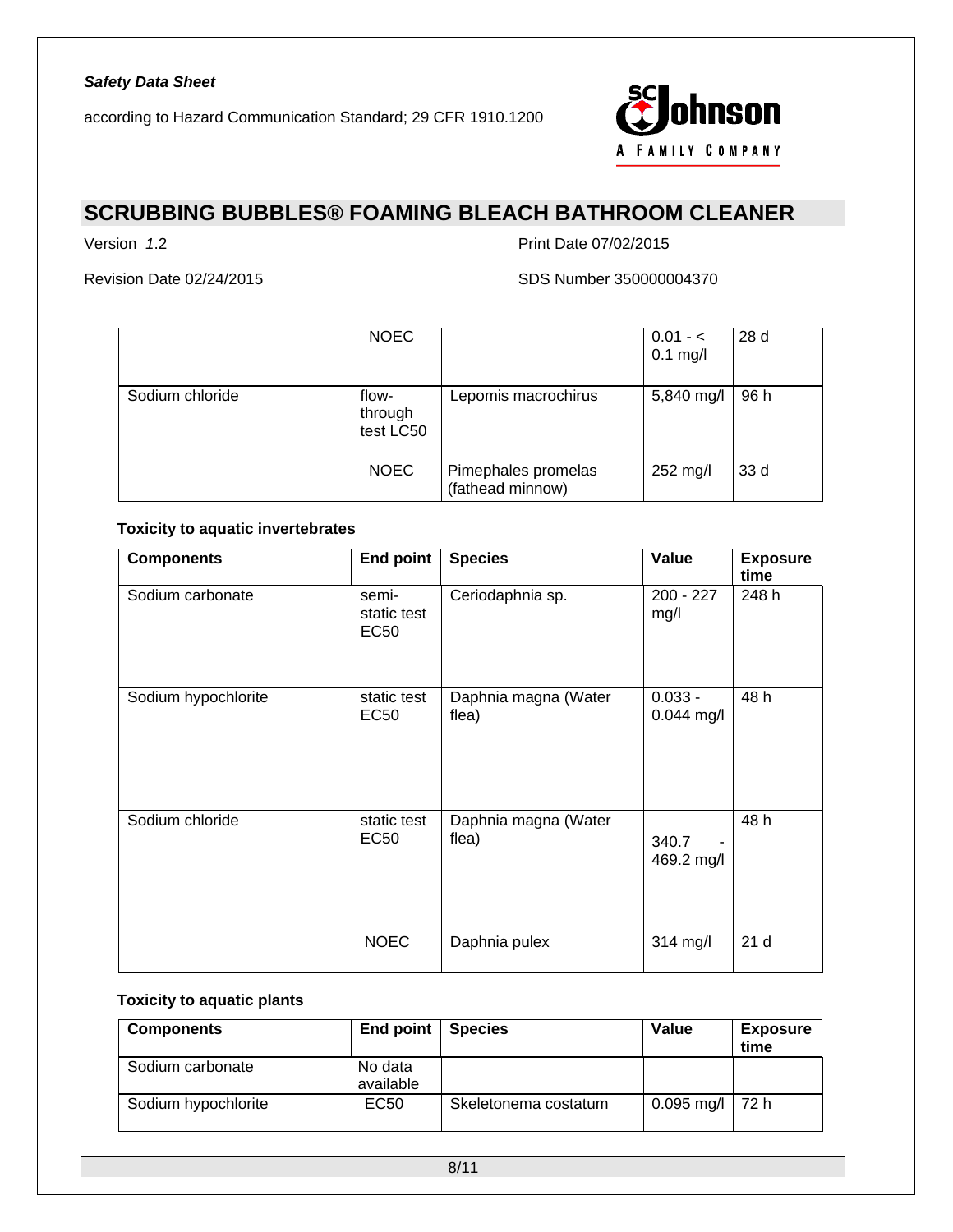

# **SCRUBBING BUBBLES® FOAMING BLEACH BATHROOM CLEANER**

Version *1*.2 Print Date 07/02/2015

Revision Date 02/24/2015 SDS Number 350000004370

| Sodium chloride | <b>IC50</b> | Alaae | $^{\prime}$<br>$\mathcal{A}$ 14.<br>ma/l | 72 h |
|-----------------|-------------|-------|------------------------------------------|------|
|                 |             |       |                                          |      |

#### **Persistence and degradability**

| <b>Component</b>    | <b>Biodegradation</b> | <b>Exposure</b><br>time | Summary |
|---------------------|-----------------------|-------------------------|---------|
| Sodium carbonate    | No data available     |                         |         |
| Sodium hypochlorite | No data available     |                         |         |
| Sodium chloride     | No data available     |                         |         |

#### **Bioaccumulative potential**

| <b>Component</b>    | <b>Bioconcentration</b><br>factor (BCF) | <b>Partition Coefficient n-</b><br>Octanol/water (log) |
|---------------------|-----------------------------------------|--------------------------------------------------------|
| Sodium carbonate    | No data available                       | No data available                                      |
| Sodium hypochlorite | No data available                       | $-3.42$                                                |
| Sodium chloride     | 1.09 QSAR                               | 0.54                                                   |

### **Mobility**

| <b>Component</b>    | End point         | Value |
|---------------------|-------------------|-------|
| Sodium carbonate    | No data available |       |
| Sodium hypochlorite | No data available |       |
| Sodium chloride     | No data available |       |

### **PBT and vPvB assessment**

| <b>Component</b>    | <b>Results</b>                       |
|---------------------|--------------------------------------|
| Sodium carbonate    | Not fulfilling PBT and vPvB criteria |
| Sodium hypochlorite | Not fulfilling PBT and vPvB criteria |
| Sodium chloride     | Not fulfilling PBT and vPvB criteria |

**Other adverse effects : None known.** 

# **13. DISPOSAL CONSIDERATIONS**

 Consumer may discard empty container in trash, or recycle where facilities exist.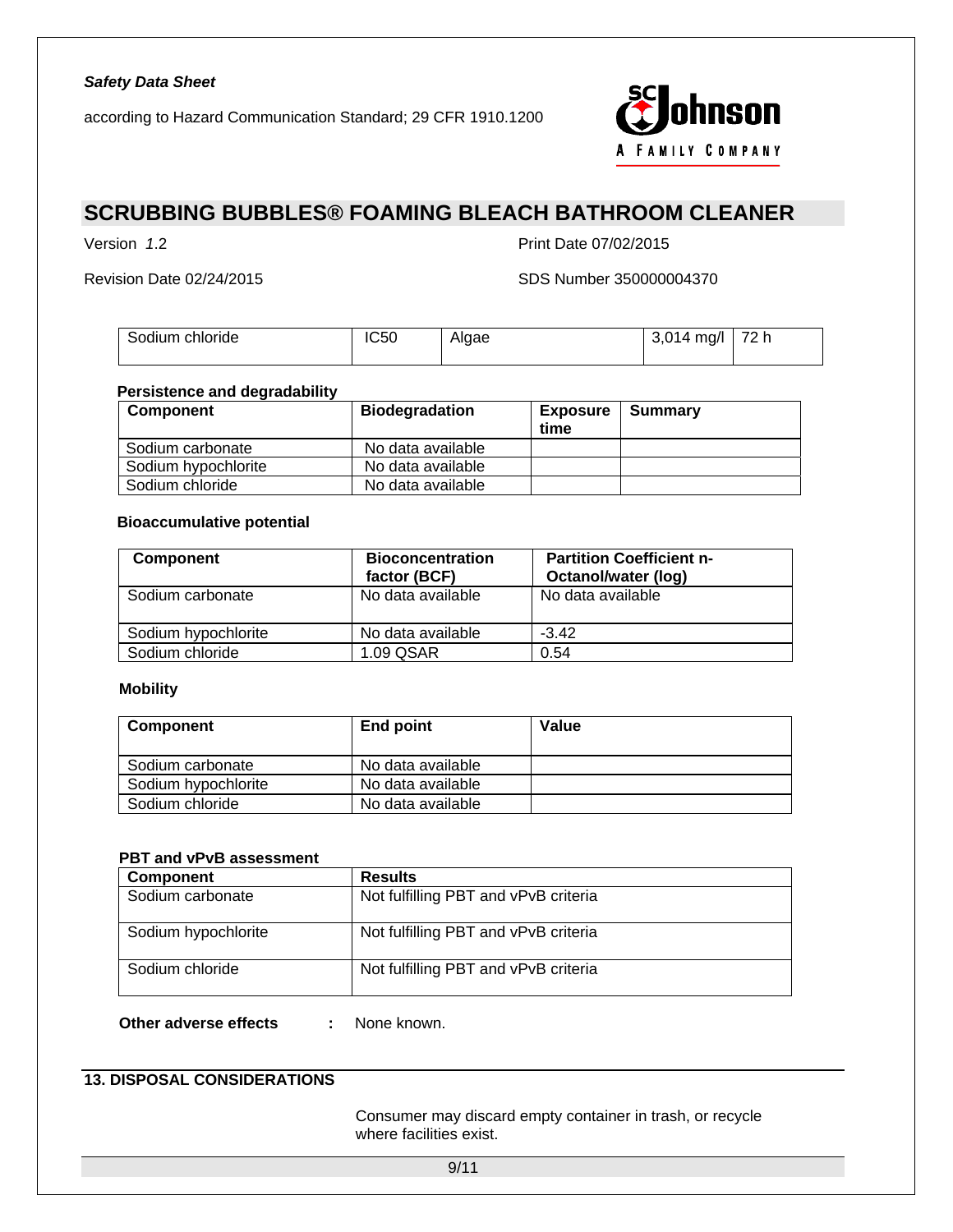

# **SCRUBBING BUBBLES® FOAMING BLEACH BATHROOM CLEANER**

Version *1*.2 Print Date 07/02/2015

Revision Date 02/24/2015 SDS Number 350000004370

### **14. TRANSPORT INFORMATION**

Please refer to the Bill of Lading/receiving documents for up-to-date shipping information.

### **Land transport**

Not classified as dangerous in the meaning of transport regulations.

#### **Sea transport**

Not classified as dangerous in the meaning of transport regulations.

#### **Air transport**

Not classified as dangerous in the meaning of transport regulations.

### **15. REGULATORY INFORMATION**

| <b>Notification status</b> |    | All ingredients of this product are listed or are excluded from<br>listing on the U.S. Toxic Substances Control Act (TSCA)<br>Chemical Substance Inventory. |
|----------------------------|----|-------------------------------------------------------------------------------------------------------------------------------------------------------------|
| <b>Notification status</b> | t. | All ingredients of this product comply with the New Substances<br>Notification requirements under the Canadian Environmental<br>Protection Act (CEPA).      |
| <b>California Prop. 65</b> | t. | This product does not contain any chemicals known to State of<br>California to cause cancer, birth defects, or any other<br>reproductive harm.              |

### **16. OTHER INFORMATION**

| <b>HMIS Ratings</b> |   |  |
|---------------------|---|--|
| Health              | 3 |  |
| <b>Flammability</b> |   |  |
| <b>Reactivity</b>   |   |  |